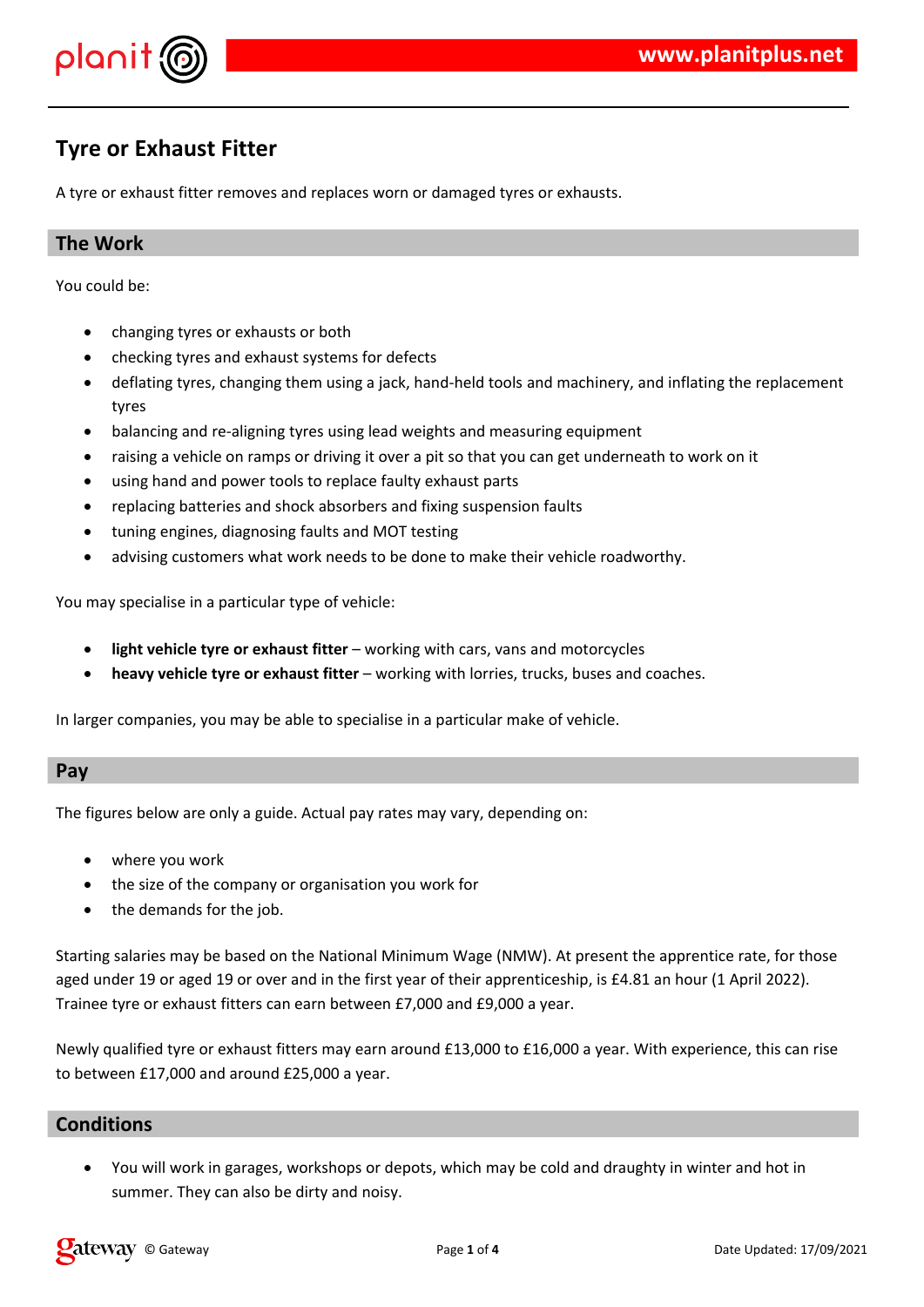| \$                | $\overline{11}$                       | %%&!                  |        |                                       | $\star$                 |                       |      | #                                                           |  |
|-------------------|---------------------------------------|-----------------------|--------|---------------------------------------|-------------------------|-----------------------|------|-------------------------------------------------------------|--|
| \$                |                                       | $\boldsymbol{\alpha}$ | $%$ !  | $\overline{\phantom{a}}$              | $^{\prime\prime}$ !     | $\,<\,$               |      | & ! "<br>$\#$                                               |  |
| $\boldsymbol{\$}$ |                                       |                       | $\&$   | $\pmb{\mathsf{H}}$                    |                         | $\boldsymbol{\alpha}$ | $\#$ |                                                             |  |
|                   |                                       |                       |        |                                       |                         |                       |      |                                                             |  |
|                   |                                       |                       |        |                                       |                         |                       |      |                                                             |  |
|                   |                                       |                       |        |                                       |                         |                       |      |                                                             |  |
| ٠                 |                                       |                       |        |                                       | ш<br>+                  |                       |      | #<br>$\blacksquare$<br>$>$ ?<br>$=$                         |  |
| \$                |                                       |                       | *!     | - 1                                   | %<br>υ<br>$\mathcal{L}$ |                       |      | $\frac{1}{8}$<br>@<br>$+$ "<br>$\mathbb{R}$<br>$\mathbf{r}$ |  |
|                   | п                                     | $"$ $\vdots$          |        | 7#!                                   |                         |                       |      |                                                             |  |
| \$                | п                                     |                       | $\geq$ |                                       |                         | П                     |      | $41A B > 7159$   1: "<br>$\blacksquare$                     |  |
|                   |                                       |                       | $+$    |                                       | ш                       | #                     |      |                                                             |  |
| \$                | $\begin{array}{c} \hline \end{array}$ | $\mathbf{1}$          | &      |                                       |                         | #                     |      |                                                             |  |
|                   |                                       |                       | %      | $\begin{array}{c} \hline \end{array}$ | л,<br>Ш                 |                       |      | ш<br>#                                                      |  |

 $\%$   $\qquad \qquad \frac{1!}{1!}$   $\qquad \qquad \frac{1}{1!}$  $\frac{1}{2}$  (%  $\frac{1}{2}$ )  $\boldsymbol{\mathsf{S}}$  $8<sup>2</sup>$  $\sim 10$  $#$ 

 $\sim$  1  $\sim$  11  $^{-1}$  $\frac{1}{2}$  "  $\frac{1}{2}$  "  $\frac{1}{2}$  $+$ 

 $\frac{1}{2}$   $\frac{1}{4}$   $\frac{1}{6}$   $\frac{1}{1}$   $\frac{1}{6}$   $\frac{1}{6}$   $\frac{1}{6}$   $\frac{1}{1}$   $\frac{1}{1}$   $\frac{1}{1}$   $\frac{1}{1}$   $\frac{1}{1}$   $\frac{1}{1}$   $\frac{1}{1}$   $\frac{1}{1}$   $\frac{1}{1}$   $\frac{1}{1}$   $\frac{1}{1}$   $\frac{1}{1}$   $\frac{1}{1}$   $\frac{1}{1}$   $\frac{1}{1}$   $"$   $\frac{1}{2}$  $8^{''}$ \$  $\%$  $"5$ 

## $\mathbb{R}$  and  $\mathbb{R}$

\$  $\%$ 

 $\frac{\theta}{\theta} = \frac{1}{2}$  and  $\theta$  $\Gamma$  $\boldsymbol{\mathsf{S}}$  $\%$  %!

> $8 * "8!""$ 8. ! % !

 $#$ 

 $\pm$  $\blacksquare$ n, %  $#$  $\%$ ! "&  $\begin{bmatrix} 1 & 1 & 1 & 1 \end{bmatrix}$  = B'  $\begin{bmatrix} 1 & 1 & 4 & 1 & 1 \end{bmatrix}$  = B = 1  $\begin{bmatrix} 1 & 2 & 1 \end{bmatrix}$  = B = 1  $\begin{bmatrix} 1 & 2 & 1 \end{bmatrix}$  = 1  $\begin{bmatrix} 1 & 2 & 1 \end{bmatrix}$  $\, \, \raisebox{12pt}{$\scriptstyle \$}$  $PAB5;#$  $\,>$  $\, \, \raisebox{12pt}{$\scriptstyle \$}$  $\mathfrak{S}$  $\sim 1$  $\cdots$   $\cdots$   $\#$  $1$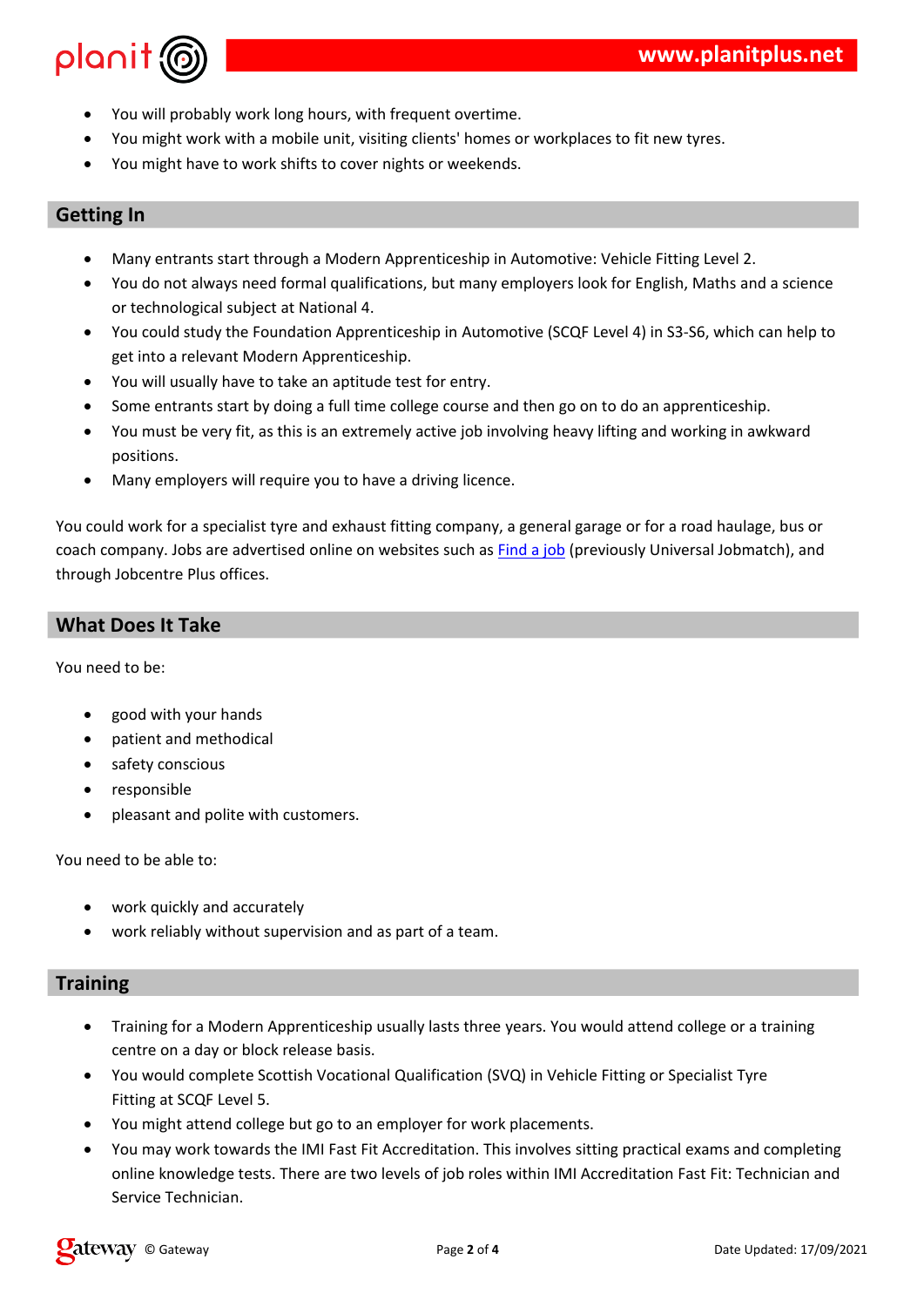|               | $\boldsymbol{\theta}$                                                            |                                                                              |   |
|---------------|----------------------------------------------------------------------------------|------------------------------------------------------------------------------|---|
|               | $\boldsymbol{\mathsf{\$}}$<br>$\sqrt[6]{\frac{1}{2}}$<br>$\mathbf{m}=\mathbf{q}$ | $\mathbf{H}=\mathbf{H}$<br>$%$ "<br>% "<br>$\mathbf{H}$<br>$\#$<br>$\%$<br># | # |
| $\frac{0}{0}$ | $\alpha$<br>L                                                                    |                                                                              |   |
| $\geq$        |                                                                                  | %!                                                                           |   |
|               | $\mathbf{H}$<br>$\mathcal{P}$<br>$\ddot{}$                                       | $/$ 4/+/5 41" ! 5                                                            |   |